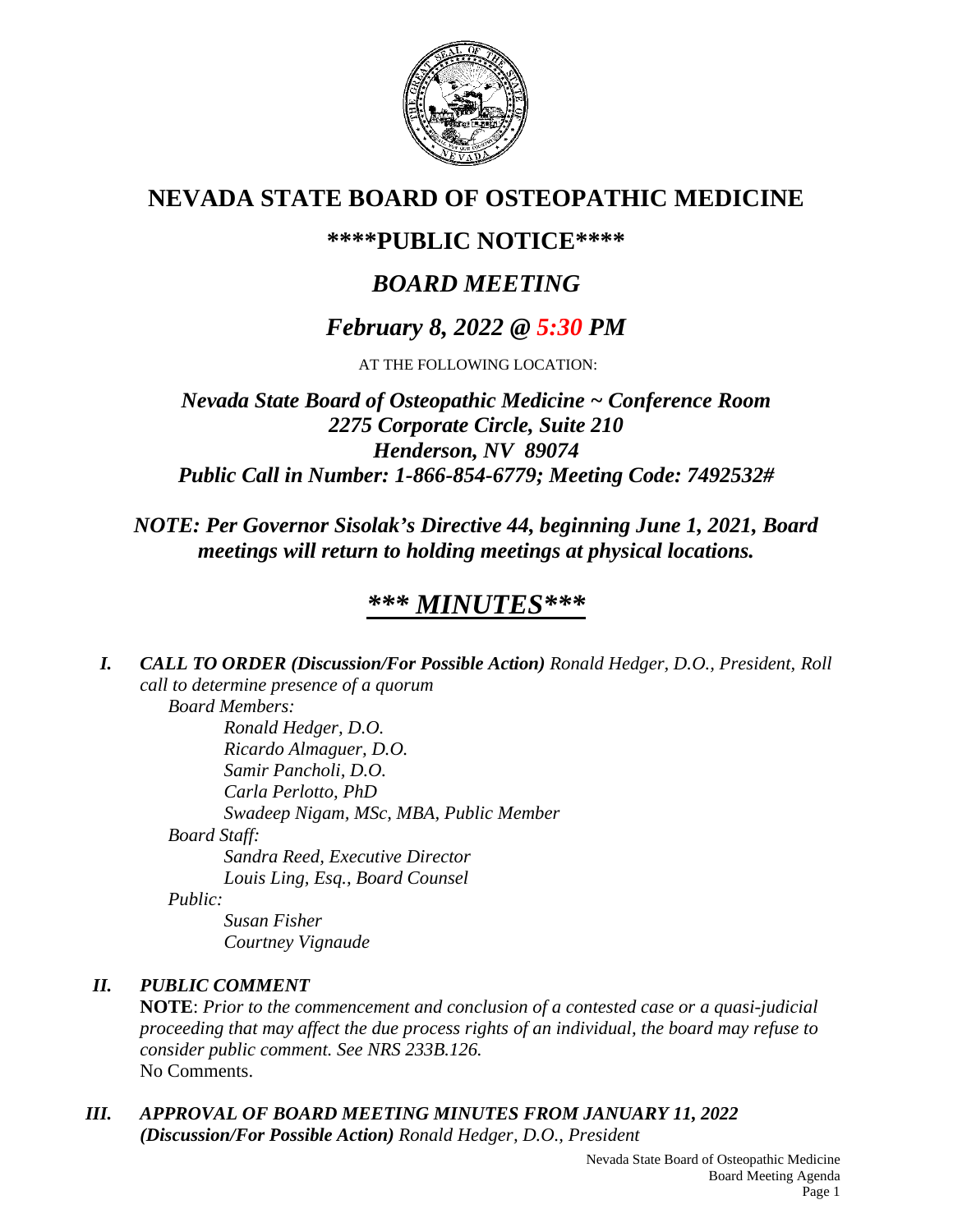Mr. Nigam made a motion to approve the minutes from January 11, 2022; seconded by Dr. Perlotto. There being no discussion, the minutes were approved by the Board.

## *IV. CONSENT AGENDA TO GRANT LICENSURE FOR OSTEOPATHIC PHYSICIANS, PHYSICIAN ASSISTANTS, SPECIAL EVENT AND SPECIAL LICENSES*

*(Discussion/For Possible Action) Ronald Hedger, D.O., President Under this item the Board may consider the recommendations of the Executive Director and/or President/Vice President to grant licensure to the below listed applicants. The Board may remove any applicant's name from the consent motion but may not discuss the contents of the application for licensure without the applicant present following proper notice pursuant to the open meeting law.*

**Osteopathic Physician Name Specialty** *Theddy Blanc, D.O. Emergency Medicine Mon Ursino Briones, D.O. Anesthesiology William Bunzel, D.O. Emergency Medicine Aldo Calvo, D.O. Family Medicine Johol Chan, D.O. OB/GYN Jasmine Chopra, D.O.* Neurology *Lisa Di Tomaso, D.O. Emergency Medicine Ryan Frome, D.O. Pediatrics Lewis Jassey, D.O. Pediatrics Joshua Moody, D.O. Anesthesiology Ryan Nimer, D.O. Anesthesiology David Nye, Jr., D.O. Vascular Surgery Amanda Sayles, D.O. Pediatrics James Staheli, D.O. Family Medicine Alicia Unangst, D.O. Orthopedic Surgery Kelly Wang, D.O. Internal Medicine Liana Wright, D.O. Family Medicine Dong Yeung, D.O. Internal Medicine*

*Carolyn Chudy, D.O. Physical Medicine/Rehabilitation*

### *Physician Assistant Supervising Physician*

*Andrea Albrigo, PA-C Michael Wilson, D.O. Gina Meigs, PA-C Nader Helmi, D.O. Michael O'Reilly, PA-C* Active-Not Working *Shannon Treasure, PA-C* Active-Not Working

Dr. Perlotto made a motion to approve the licensees as written; seconded by Dr. Pancholi. There being no discussion, the Board approved licensure.

### *V. CONSIDERATION/PROVIDE COMMENTS/APPROVAL OF DRAFT REPORT ON EMERGENCY PREPAREDNESS AND RESPONSE BY THE FSMB, Ronald Hedger, D.O., President*

Dr. Hedger noted he reviewed the draft report issued by the FSMB and did not have concerns or comments. Other Board members agreed. Dr. Perlotto made a motion to approve the FSMB draft on emergency preparedness and response as currently written; seconded by Mr. Nigam. There being none opposed, the motion was approved.

## *VI. EXECUTIVE DIRECTOR'S REPORT*

*a. Financial Statements* – Ms. Reed indicated the Board was doing financially well, and noted the regular financial documents provided each month, along with the quarterly financial report.